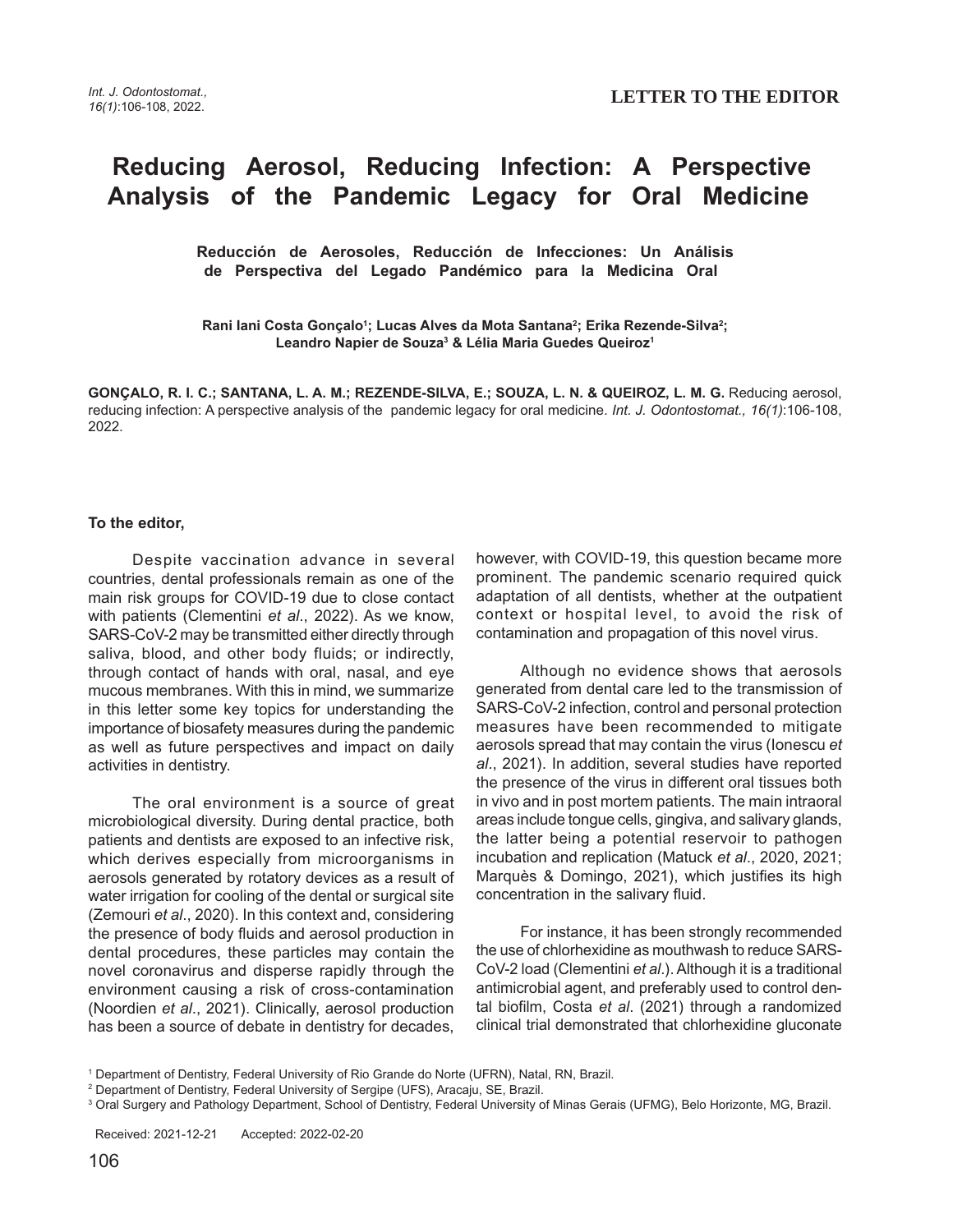in its conventional concentration (0.12 %) reduced theload of SARS-CoV-2 in 72 % of the volunteers in the study. This finding has substantial value once it attests to the safety of traditional mouthwashes, especially in a moment in which the emergence of Variants of Interests (VOI) such as P.1 (B.1.1.28.1), delta (B.1.617.2), mu (B.1.621), and Omicron (B.1.1.529) are discussed. Moreover, according to Ionescu et al. the addition of 0.5 %  $\rm H_2O_2$  to the water spray of dental handpieces reduced the possibility of SARS-CoV-2 spread during dental procedures.

Despite the enthusiasm of preliminary studies, dental aerosol reduction remains a real challenge in clinical practice, mainly by the number of medium to high complexity procedures performed daily, involving restorations, invasive oral surgeries, and cosmetic rehabilitation. In general, the refrigeration generated by the water stream is essential to prevent tissue overheating and posterior necrosis. Clinical trials have shown effective alternatives to control SARS-CoV-2 in the dental environment. Among these, Noordien et al. demonstrated that an extra-oral dental aerosol suction device presents a cost-effective option to reduce aerosol, droplets, and splatter (Fig. 1), while Teichert-Filho et al. (2020) suggest acrylic chambers as a viable alternative of use and low-cost device. Particularly, in our daily activities, we adopt as an artifice, the disconnection of the dental unit waterlines from the highspeed instruments and, manual irrigation with a water syringe is performed instead. It is worth noting that these preventive measures are not exclusive to SARS-CoV-2 and other viral agents may also be transmissible through aerosol particles. On the other hand, epidemiological



Fig. 1. Illustrative representation of a routine dental care, involving aerosol generation and device to contain its propagation. (a) – Patient. (b) – Aerosol´s production during dental assistance. (c) - Aerosol suction. (d) - Equipped professional.

analyses point to the possibility of the novel coronavirus becoming endemic regardless of vaccination (Torjesen, 2021), which would make such biosafety measures mandatory to the dental environment.

Besides, complex crosstalk exists between commensal microbes and the host, which is essential for the functioning of the immune system. Since viruses can alter the oral microbiota, favoring dysbiosis and disease progression, recent studies have confirmed that SARS-CoV-2 infection may impact the structure of the microbiome, stimulating dysbiosis, which would be associated with disease progression and severity in COVID-19 patients, including oral lesions (Soffritti et al., 2021). Zarpellon et al. (2021) in their Post-mortem study did not identify any association between critical cases of the disease that progressed to death with the presence of virus in tissues, suggesting the modulatory role of SARS-CoV-2 in the oral microenvironment. Therefore, this finding itself reinforces the adoption of biosafety protocols, to protect both patient and dental staff, and dental staff should consider more than one strategy or device to minimize the risk of infection and control aerosol in the dental office environment.

In conclusion, we reinforce the need for special attention of oral medicine professionals during this pandemic phase and, regardless of the vaccination stage, all sanitary measures should be fulfilled, to avoid an increased risk of cross-contamination and, consequently, the emergence of more infective strains.

## **REFERENCES**

- Clementini, M.; Raspini, M.; Barbato, L; Bernardelli, F.; Braga, G.; Di Goia, C.; Littarru, C.; Oreglia, F.; Brambilla, E.; Iavicoli, I.; et al. Aerosol transmission for SARS-CoV-2 in the dental practice. A review by SIdP Covid-19 task-force. Oral Dis., 28 Suppl. 1:852- 7, 2022.
- Costa, D. D.; Brites, C.; Vaz, S. N.; Souza de Santana, D.; Dos Santos, J. N. & Cury, P. R. Chlorhexidine mouthwash reduces the salivary viral load of SARS-CoV-2: A randomized clinical trial. Oral Dis. 2021. DOI: https://www.doi.org/10.1111/odi.14086
- Ionescu, A. C.; Brambilla, E.; Manzoli, L.; Orsini, G.; Gentili, V. & Rizzo, R. Aerosols modification with H2 O2 reduces airborne contamination by dental handpieces. J. Oral Microbiol., 13(1):1881361, 2021.
- Marquès, M. & Domingo, J. L. Contamination of inert surfaces by SARS-CoV-2: Persistence, stability and infectivity. A review. Environ. Res., 193:110559, 2021.
- Matuck, B. F.; Dolhnikoff, M.; Duarte-Neto, A. N.; Maia, G.; Gomes, S. C.; Sendyk, D. I.; Zarpellon, A.; Andrade, N. P.; Monteiro, R. A.; Pinho, J. R. R.; et al. Salivary glands are a target for SARS-CoV-2: a source for saliva contamination. J. Pathol., 254(3):239- 43, 2021.